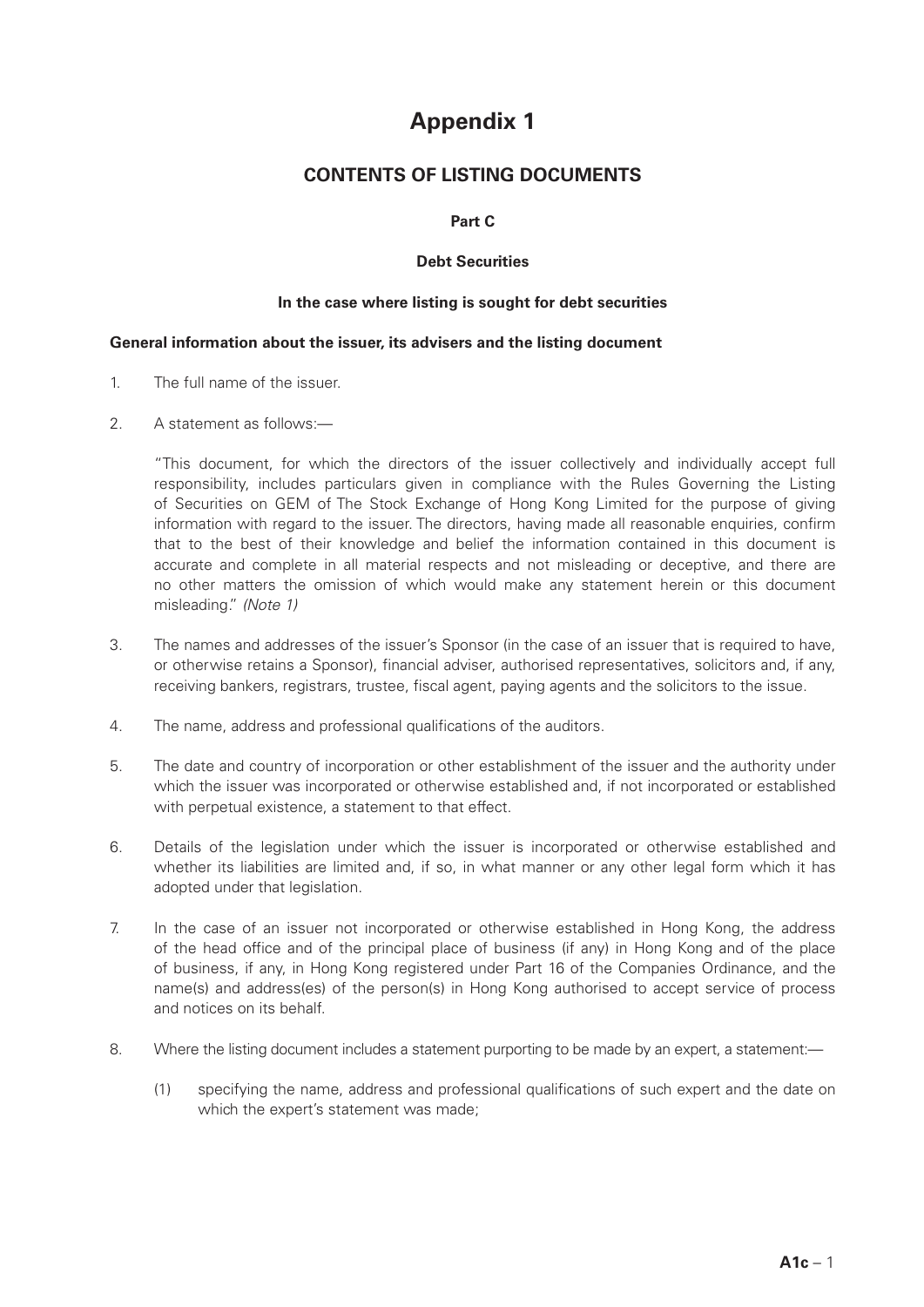- (2) that the expert has given and has not withdrawn his written consent to the issue of the listing document with the expert's statement included in the form and context in which it is included;
- (3) whether or not the statement was made by the expert for incorporation in the listing document; and
- (4) specifying whether such expert has any shareholding in any member of the group or the right (whether legally enforceable or not) to subscribe for or to nominate persons to subscribe for securities in any member of the group and, if so, a full description thereof.
- 9. Particulars of any other stock exchange on which any part of the equity securities of the issuer is listed or dealt in or on which listing or permission to deal is being or is proposed to be sought and the name of the stock exchange on which the issuer's primary listing is or is to be, or an appropriate negative statement.

# **Information about the securities for which listing is sought and the terms and conditions of their issue and distribution**

- 10. (1) A statement that application has been or will be made to the Exchange for listing of and permission to deal in the securities.
	- (2) If the securities are or will be admitted to CCASS, a statement to the effect that dealings in securities of the issuer may be settled through CCASS and that investors should seek the advice of their stockbroker or other professional adviser for details of those settlement arrangements and how such arrangements will affect their rights and interests.
- 11. The amount or estimated amount of the expenses of the issue and of the application for listing and by whom the same are payable.
- 12. If known, the date on which permission to deal in the debt securities on the Exchange is expected to become effective.

# **Information concerning the debt securities**

- 13. An estimate of the net proceeds of the issue and a detailed explanation as to how such proceeds are intended to be applied. (Note 2)
- 14. A description of or the text of the terms and conditions of the issue containing:—
	- (1) the nominal amount of the issue or if this amount is not fixed, a statement to that effect, the nature and number of the debt securities and the denomination(s);
	- (2) a summary of the rights conferred upon the holders and particulars of the security;
	- (3) except in the case of continuous issues, the issue (or if different, offer) and redemption prices and the nominal interest rate and if floating, how it is calculated; if several interest rates are provided for, an indication of the conditions for changes in the rate. If any issue discount is allowed or premium is payable, a statement describing this. If any expenses of the issue are specifically charged to subscribers or purchasers, a statement describing this;
	- (4) details of the method of payment of the issue (or if different, offer) price including a description of any instalment arrangement;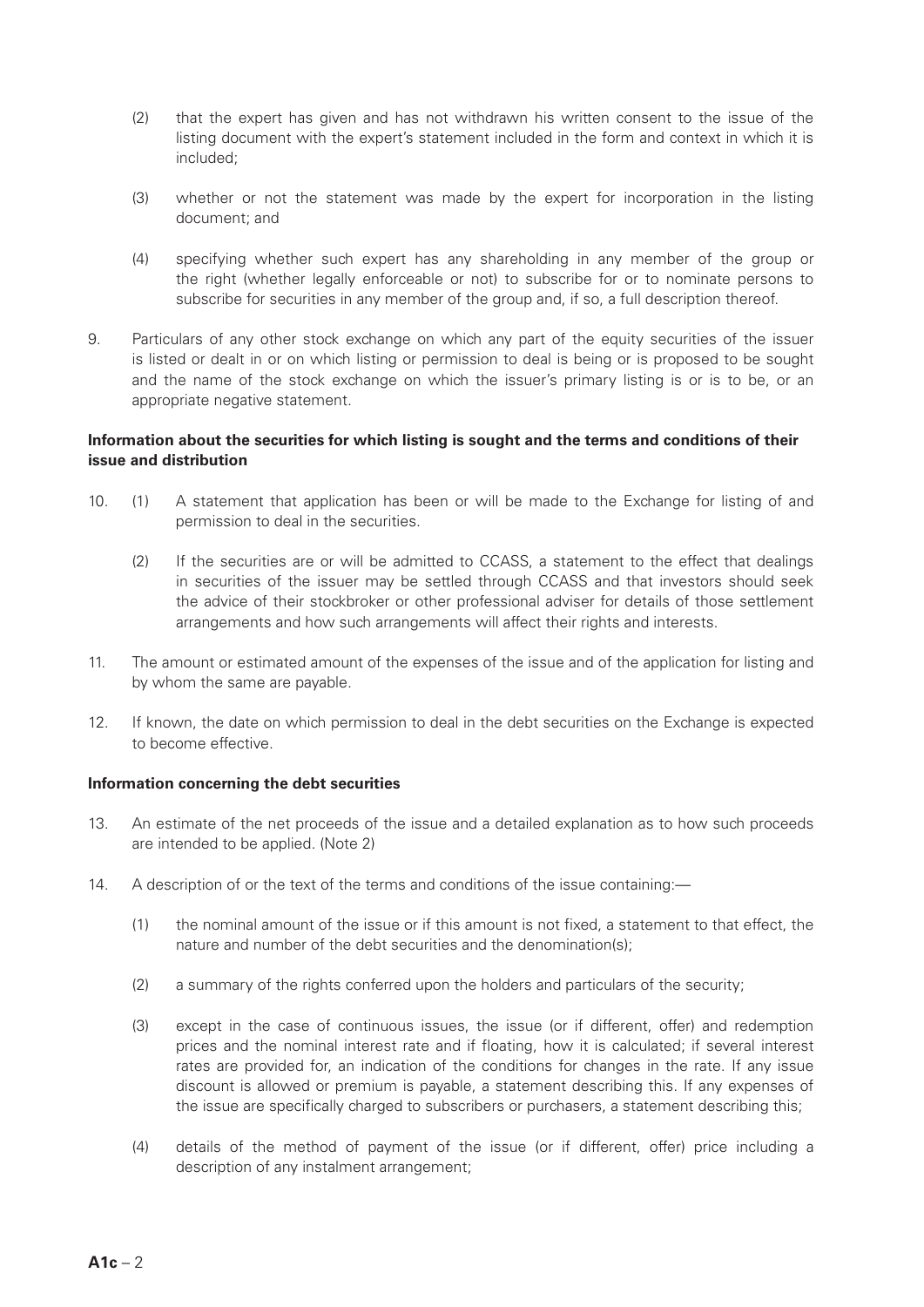- (5) a statement regarding tax on the income from debt securities withheld at source and an indication as to whether the issuer assumes responsibility for the withholding of tax at source and any redemption option in the event of a withholding tax being introduced on or in respect of payments under the debt securities;
- (6) details of the arrangements for the amortisation or early redemption of the issue, including procedures to be adopted;
- (7) the names and addresses of the paying agent(s) and any registrar and transfer agent(s) for the debt securities in Hong Kong;
- (8) details of the arrangements for transfer of the securities (if not in bearer form);
- (9) the currency of the issue. If the issue is payable in any currency other than the currency of issue, this fact should also be disclosed;
- (10) details of the following time limits:—
	- (a) final repayment date and any early repayment dates, specifying whether exercisable at the issuer's or the holder's option;
	- (b) the date from which interest accrues and the interest payment dates;
	- (c) prescription period for claims for payment of interest and repayment of principal; and
	- (d) procedures and time limits for delivery of the debt securities, whether there will be temporary documents of title and, if so, the procedures for the delivery and exchange thereof; and
- (11) except in the case of continuous issues, an indication of yield. The method whereby that yield is calculated should also be described in summary form.
- 15. The following legal information:—
	- (1) an indication of the resolutions, authorisations and approvals by virtue of which the debt securities have been or will be created and/or issued and the number of debt securities which have been or will be created and/or issued, if predetermined;
	- (2) the nature and scope of the guarantees, sureties and commitments intended to ensure that the issue will be duly serviced with regard to both the principal of and the interest on the debt securities and an indication of the places where the public may have access to copies of such guarantees, sureties and commitments;
	- (3) details of the trustee, fiscal agent or of any other representative for the debt securities holders as a whole. The name and function or description and head office of such representative of the debt securities holders and, in particular, the conditions under which the representative may be replaced. An indication of where the public may inspect copies of the documents detailing how the representative is to act;
	- (4) a description of any subordination of the issue to other debts of the issuer already incurred or to be incurred;
	- (5) an indication of any legislation under which the debt securities have been created, the governing law and of the competent courts in the event of litigation;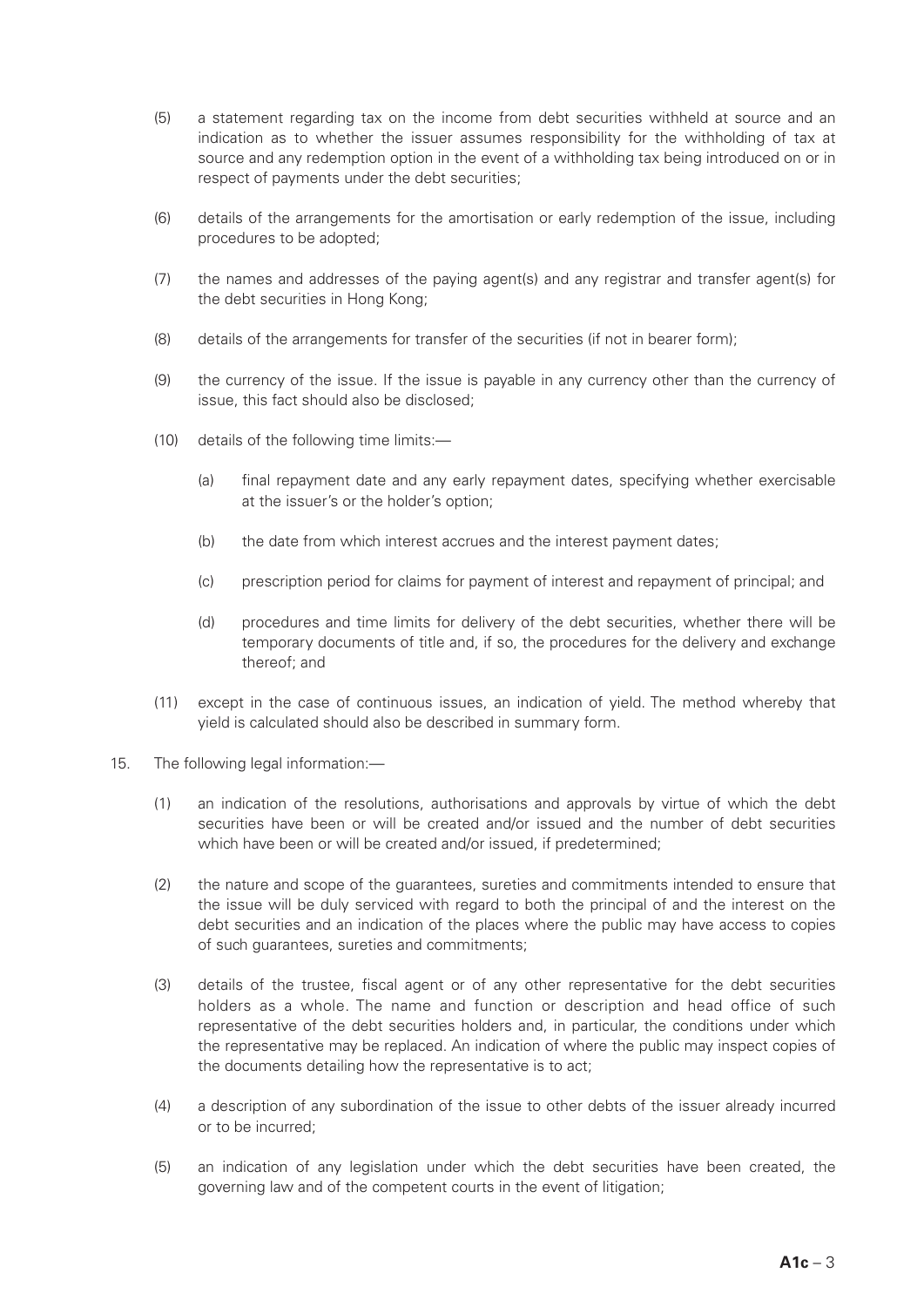- (6) an indication as to whether the debt securities are in registered or bearer form; and
- (7) details of any restrictions on the free transferability of the debt securities (e.g. provisions requiring transfers to be approved).
- 16. The following information concerning the application for listing of the debt securities:—
	- (1) particulars of any other stock exchange on which listing of or permission to deal in the debt securities is being or is proposed to be sought and particulars of any stock exchange on which debt securities of the same class are already listed;
	- (2) if debt securities of the same class have not yet been listed but are traded on several other regulated, regularly operating, open stock markets, an indication of such markets;
	- (3) the names of the legal entities underwriting the issue. If not all of the issue is underwritten, a statement of the portion not underwritten;
	- (4) if public or private issues or placings are being made simultaneously on markets within and outside Hong Kong and if a tranche has been or is being reserved for certain of those markets, an indication of any such tranche;
	- (5) a description of any stabilisation activities to be carried out in respect of the debt securities; and
	- (6) an indication of whether or not the debt securities have been sold or are available in whole or in part to the public in conjunction with the application and a description of other selling restrictions.
- 17. The following additional information concerning the issue:—
	- (1) the method of payment of the issue or offer price;
	- (2) except in the case of continuous issues, the period of the opening of the issue or offer and any possibilities of early closure; (Note 3)
	- (3) an indication of the financial organisations responsible for receiving the public's subscriptions; and
	- (4) a reference, if necessary, to the fact that subscriptions may be reduced.
- 18. A reference to the registration of the listing document and any supporting documents with the Registrar of Companies and an indication as to any exemptions granted from the prospectus requirements contained in the Companies (Winding Up and Miscellaneous Provisions) Ordinance.

#### **Additional information concerning convertible debt securities**

- 19. Information concerning the nature of the equity securities or other property offered by way of conversion, exchange, subscription or purchase and the rights attached thereto including, in particular, the voting rights, entitlement to share in profits and, in the event of liquidation, any surplus and any other special rights.
- 20. Full details of any property the subject of such conversion, exchange, subscription or purchase rights.
- 21. The terms and conditions for conversion, exchange, subscription or purchase and details of the circumstances for or in which they may be amended, including the following information:—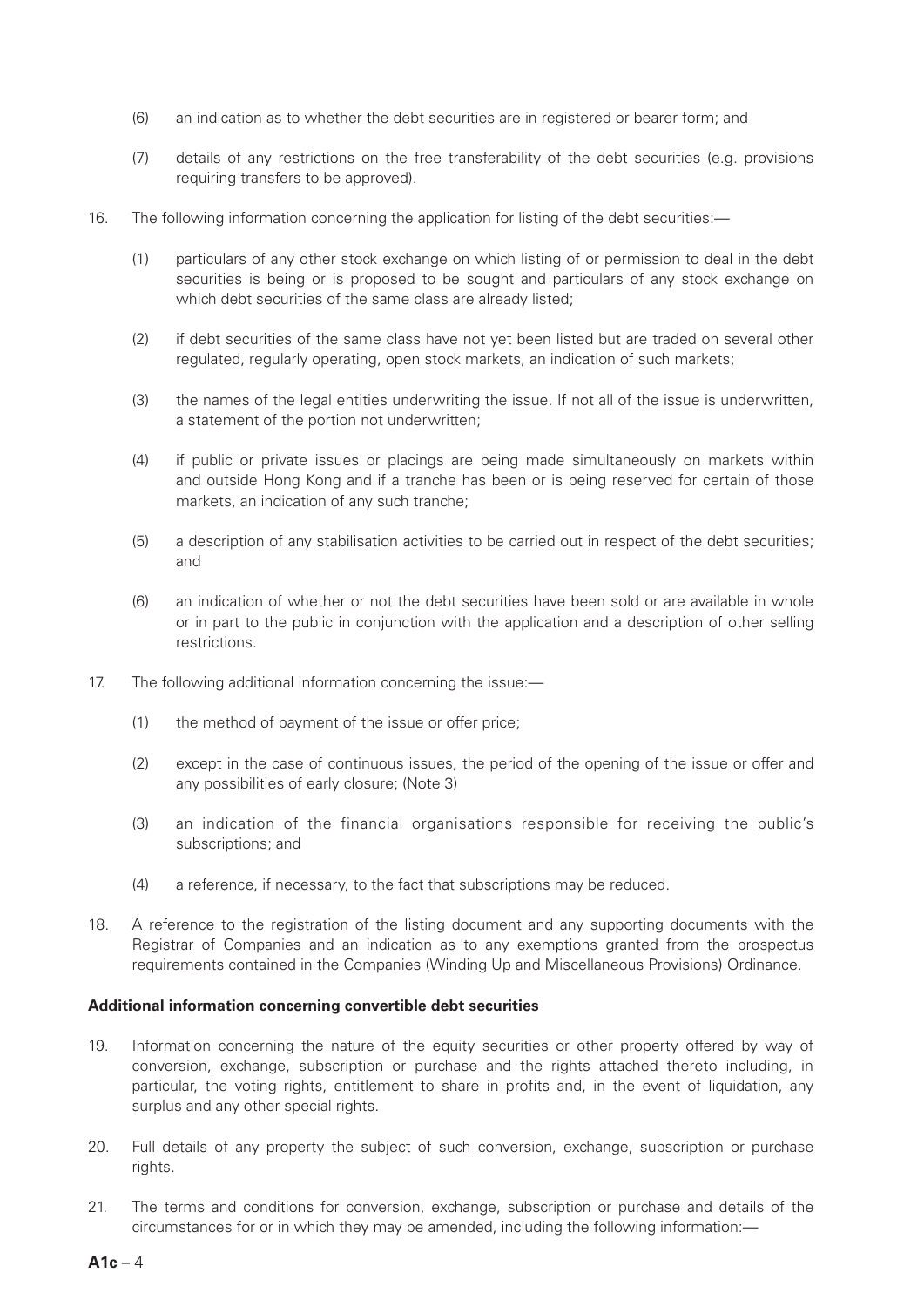- (1) the total number of equity securities or other property subject to such rights;
- (2) the period during which such rights may be exercised and the date when this right commences;
- (3) the amount payable on the exercise of such rights;
- (4) the arrangements for transfer or transmission of such rights;
- (5) the rights of the holders on the liquidation of the company the equity securities of which are subject to such rights; and
- (6) the arrangements for the variation in the subscription or exercise price or number of equity securities or other property to take account of alterations to the share capital of the company the equity securities of which are subject to such rights.
- 22. Where the issuer of the convertible debt securities is different from the issuer of the relevant equity securities, such items of information, with respect to the issuer of the equity securities, from paragraphs 1 to 12 and 35 to 54, as the Exchange shall require having regard to the circumstances of the issue and/or a statement indicating from where any information concerning the issuer of the equity securities contained in the listing document has been extracted and as to the date of the source of such extraction.
- 23. Where the issuer has authorised but unissued capital or is committed to increase its capital, an indication of:—
	- (1) the amount of such authorised capital or capital increase and, where appropriate, the duration of the authorisation;
	- (2) the categories of persons having preferential subscription rights for such additional portions of capital; and
	- (3) the terms and arrangements for the share issue corresponding to such portions.
- 24. If the issuer has shares not representing capital, the number and main characteristics of such shares.
- 25. An indication of the persons, so far as known to the issuer, who, directly or indirectly, jointly or severally, exercise or could exercise control over the issuer and particulars of the proportion of the voting capital held. Joint control means control exercised by 2 or more persons who have concluded an agreement which may lead to their adopting a common policy in respect of the issuer.
- 26. Details of the profit or loss per share of the issuer, arising out of the issuer's ordinary activities, after tax, for each of the last 2 financial years, where the issuer includes its own annual accounts in the listing document. Where the issuer includes only consolidated annual accounts in the listing document, it must indicate the consolidated profit or loss per share for each of the last 2 financial years. This information must appear in addition to that provided in accordance with the first sentence where the issuer also includes its own annual accounts in the listing document. If, in the course of the period of 2 financial years, the number of shares in the issuer has changed as a result, for example, of an increase in or reduction or reorganisation of capital, the profit or loss per share referred to in the first and second sentences must be adjusted to make them comparable; in that event the adjustment formulae used must be disclosed.
- 27. The amount of the dividend per share for each of the last 2 financial years, adjusted, if necessary, to make it comparable in accordance with the fourth sentence of paragraph 26.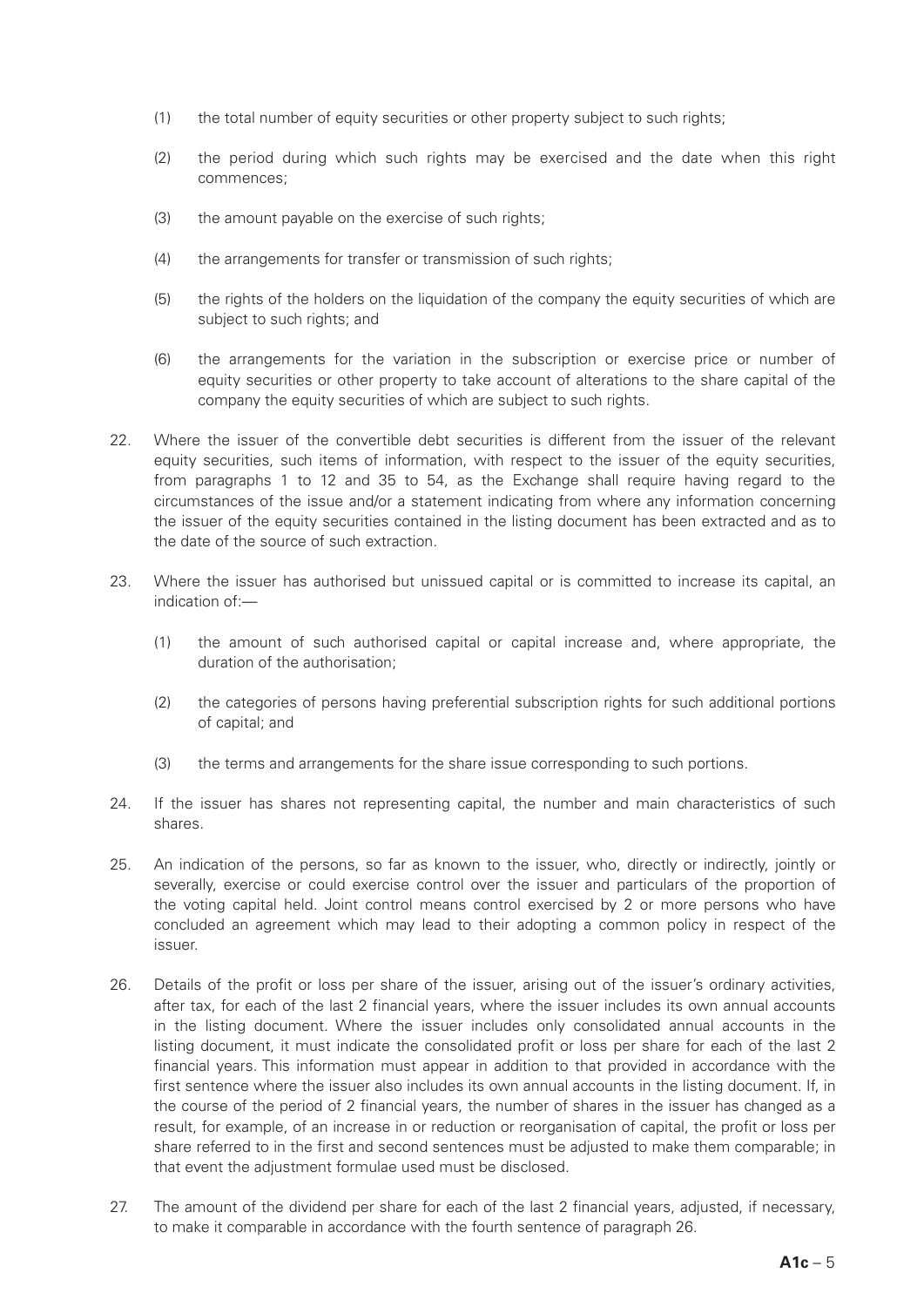- 28. Details of the fixed date(s), if any, on which entitlement to dividend arises.
- 29. Particulars of any arrangement under which future dividends are waived or agreed to be waived.
- 30. Name, registered office and proportion of capital held in respect of each undertaking in which the issuer holds at least 10 per cent of the capital. These details may be omitted when they are of negligible importance for the purpose of enabling investors and their investment advisers to make an informed assessment of the activities, assets and liabilities, financial position and management of the group at the time the listing document is issued and its profits and losses and of the rights attaching to the securities for which application is made.
- 31. Summary of the provisions of the issuer's memorandum and articles of association or equivalent documents regarding changes in capital and variation of class rights whether or not such provisions are more stringent than required by law.

#### **Additional information concerning options, warrants or similar rights**

- 32. Where the options, warrants or similar rights entitle the holder to subscribe or purchase another debt security all of the information required by paragraphs 13 to 18 in respect of that debt security.
- 33. Where the options, warrants or similar rights entitle the holder to subscribe or purchase equity securities or other property, all of the information required by paragraphs 9, 19 to 31 in respect of those equity securities or that other property.

### **Information about the issuer's capital**

- 34. Particulars of any alterations in the capital of the issuer or of any of its material subsidiaries, in the case of a new applicant within 2 years immediately preceding the issue of the listing document, and, in every other case, since the date to which the latest published audited accounts of the issuer were made up, including:—
	- (1) where any such capital has been issued or is proposed to be issued fully or partly paid up otherwise than in cash, particulars of the consideration for which the same has been or is proposed to be issued and in the latter case, the extent to which they are so paid up; and
	- (2) where any such capital has been issued or is proposed to be issued for cash, particulars of the price and terms upon which the same has been or is proposed to be issued, details of any discounts or other special terms granted and (if not already fully paid) the dates when any instalments are payable with the amount of all calls or instalments in arrear,

or an appropriate negative statement. *(Notes 4 and 5)*

35. Particulars of any capital of any member of the issuer or of any of its material subsidiaries which is under option, or agreed conditionally or unconditionally to be put under option, including the consideration for which the option was or will be granted and the price and duration of the option, and the name and address of the grantee, or an appropriate negative statement. *(Notes 4 and 5)*

Provided that where options have been granted or agreed to be granted to all the members or debenture holders or to any class thereof, or to participants under a share option scheme, it shall be sufficient, so far as the names and addresses are concerned, to record that fact without giving the names and addresses of the grantees.

36. Number, book value and nominal value or, in the absence of a nominal value, the accounting par value of any of its own shares which any member of the group (being a company) has acquired and is holding, if such shares do not appear as a separate item in the balance sheet. *(Note 5)*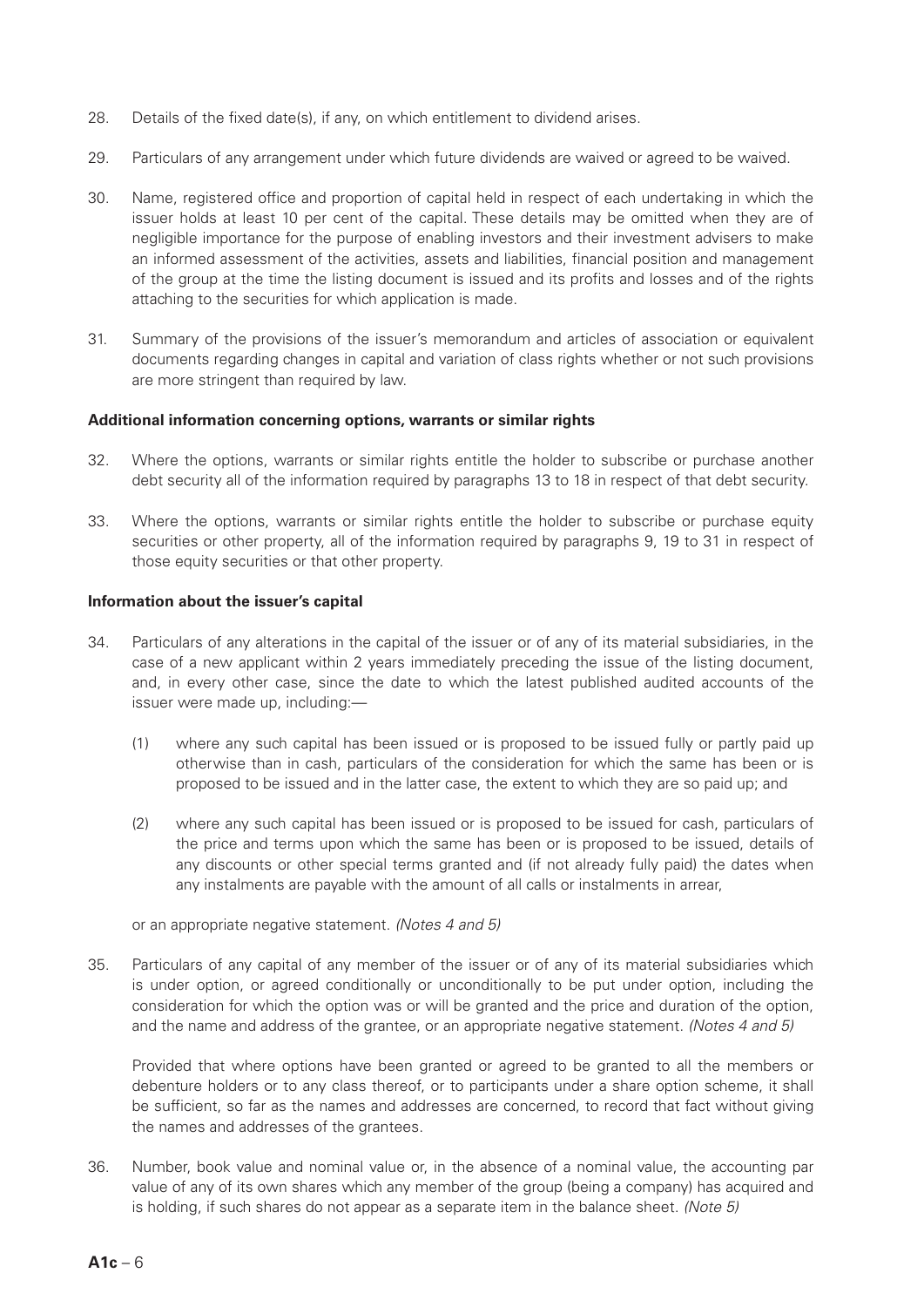# **General information about the group's activities**

- 37. (1) The general nature of the business of the group and, in cases where 2 or more activities are carried on which are material in terms of profits or losses, assets employed or any other factor, such figures and explanation as are necessary to demonstrate the relative importance of each such activity and details of the main categories of products sold and/or services performed and an indication of any significant new products and/or activities. If the group trades outside the country of incorporation or other establishment of the issuer a statement showing a geographical analysis of its trading operations. Where a material proportion of the group's assets is situated outside the country of incorporation or other establishment of the issuer, a statement giving the best practicable indication of the amount and situation of such assets and the amount of the assets situated in Hong Kong.
	- (2) If the issuer is a member of a group, a brief description of that group covering the issuer's position within that group and, if a subsidiary, the names of and the number of shares held (directly or indirectly) by each holding company of the issuer.
	- (3) Particulars of any contracts for the hire or hire purchase of plant to or by any member of the group for a period of over 1 year which are substantial in relation to the group's business.
	- (4) Particulars of any trade marks, patents or other intellectual or industrial property rights which are material in relation to the group's business and where such factors are of fundamental importance to the group's business or profitability a statement regarding the extent to which the group is dependent on such factors.
	- (5) Information concerning the policy of the group on the research and development of new products and processes over the past 5 financial years where significant.
	- (6) Particulars of any interruptions in the business of the group which may have or have had a significant effect on the financial position in the last 12 months.
	- (7) The number of people employed by the group and changes therein in the last financial year, if such changes are material in the context of the group, with, if possible, a breakdown of persons employed by main categories of activity.
	- (8) Particulars, including location, and of the principal investments (if any), including such investments as new plant, factories and research and development, being made or planned by the group.

*(Note 5)*

- 38. (1) In regard to every material subsidiary, particulars of the name, date and country of incorporation or other establishment, whether public or private, general nature of business, issued capital and the proportion thereof held or intended to be held by the issuer.
	- (2) In regard to the issuer and every material subsidiary, particulars of the location of the principal establishments.

*(Notes 4 and 5)*

# **Financial information about the group and prospects of the group**

39. A consolidated capitalisation statement and indebtedness statement for the issuer made up to a recent date acceptable to the Exchange (normally not earlier than 3 months prior to the issue of the listing document) giving information on short, medium and long-term debt (distinguishing between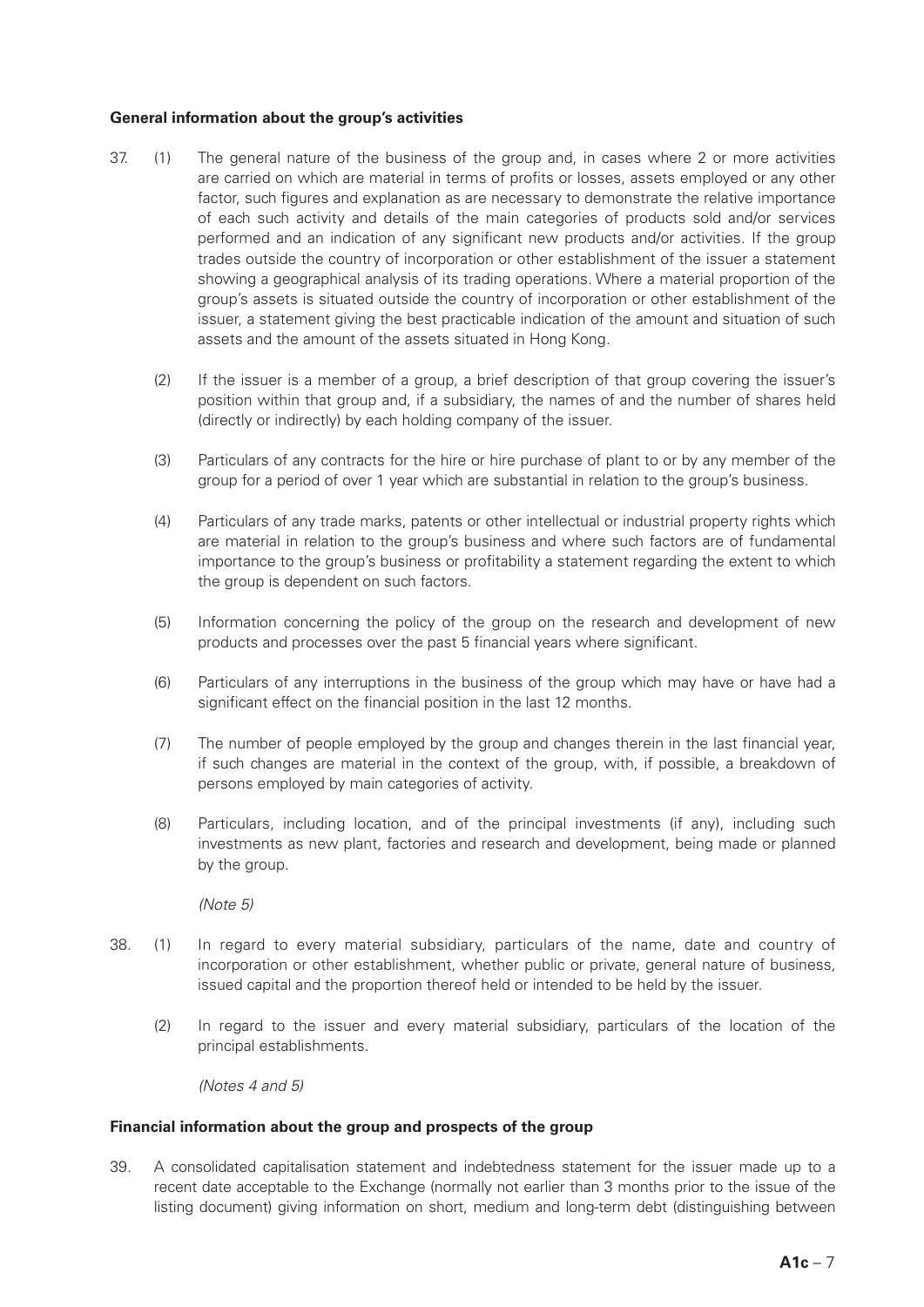actual and contingent liabilities and including details of any debt securities issued and, if appropriate, the terms and conditions of any conversion, exchange or subscription rights) and shareholders' equity (including an indication of authorised and issued share capital by class, if appropriate, and the amount paid-up) duly adjusted to reflect the issue of the debt securities for which listing is sought accompanied by particulars of any material changes since that date, or an appropriate negative statement.

- 40. A statement showing the revenue during the 2 financial years immediately preceding the issue of the listing document which should contain an explanation of the method used for computation of such revenue and a reasonable breakdown between the more important trading activities. In the case of a group, intra-group sales should be excluded.
- 41. (1) General information on the trend of the business of the group since the date to which the latest audited accounts of the issuer were made up. (Note 5)
	- (2) A statement as to the financial and trading prospects of the group for at least the current financial year, together with any material information which may be relevant thereto, including all special trade factors or risks (if any) which are not mentioned elsewhere in the listing document and which are unlikely to be known or anticipated by the general public, and which could materially affect the profits. (Note 5)
	- (3) The issuer must determine in advance with its financial adviser whether to include a profit forecast in a listing document. Where a profit forecast appears in any listing document, it must be clear, unambiguous and presented in an explicit manner and the principal assumptions, including commercial assumptions, upon which it is based, must be stated. The accounting policies and calculations for the forecast must be examined and reported on by the reporting accountants and their report must be set out. The financial adviser must report in addition that they have satisfied themselves that the forecast has been stated by the directors after due and careful enquiry, and such report must be set out.

A "profit forecast" for this purpose means any forecast of profits or losses, however worded, and includes any statement which explicitly or implicitly quantifies the anticipated level of future profits or losses, either expressly or by reference to previous profits or losses or any other benchmark or point of reference. It also includes any profit estimate, being any estimate of profits or losses for a financial period which has expired but for which the results have not yet been audited or published. Any valuation of assets (except property interests (as defined in rule 8.01(3)) or businesses acquired by an issuer based on discounted cash flows or projections of profits, earnings or cash flows will also be regarded as a profit forecast.

- (4) Particulars of the profits cover for interest payments and of the net tangible assets.
- (5) Details (if applicable) of the information set out in rules 17.15 to 17.21 concerning the financial exposure of the issuer to borrowers and other relevant information.
- 42. (1) Where required by Chapter 7, a report by the reporting accountants in accordance with that Chapter. In the case of an issuer the equity securities of which are listed on GEM (or the holding company of which has its equity securities listed on GEM), if more than 45 days have elapsed since the last half-year or quarterly interim reporting date, a relevant interim financial statement covering the period up to such date must be included in the listing document or appended to it. If the interim financial statement is unaudited, this fact must be stated.
	- (2) A statement by the directors of whether or not the accountants' report contains a modified opinion by the reporting accountants and if so, such modification must be reproduced in full and the reasons for such modification given.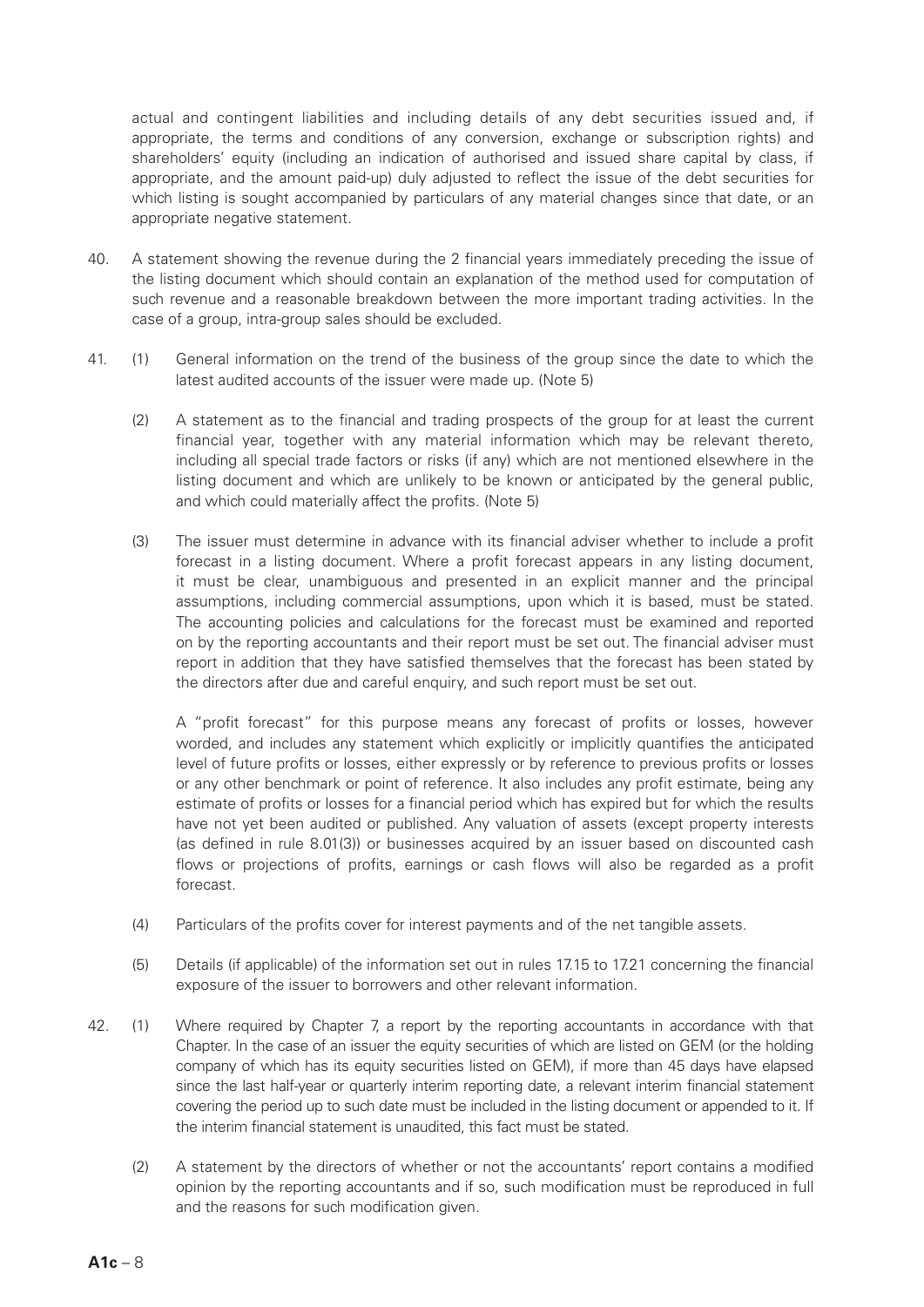- 43. A statement of any material adverse change in the financial or trading position of the group since the end of the period reported on in the accountants' report, or an appropriate negative statement. *(Note 5)*
- 44. [Repealed 1 January 2012]
- 45. Particulars of any litigation or claims of material importance pending or threatened against any member of the group, or an appropriate negative statement. *(Note 5)*

#### **Information about the issuer's management**

- 46. The full name (including any former name(s) and alias(es)), residential or business address and description (being his qualifications or area of expertise or responsibility) of every director or proposed director (or any such person who performs an important administrative, management or supervisory function) and particulars of the principal functions performed by each of them within the group if significant to the group. In addition, brief biographical details in respect of every director or proposed director (or any person who performs an important administrative, management or supervisory function) must be provided. Such details must not be less than those required to be disclosed in an announcement relating to the appointment or re-designation of the director pursuant to rule 17.50(2) and would include, without limitation, full particulars of any public sanctions made against them by statutory or regulatory authorities.
- 47. (1) The full name and professional qualifications, if any of:—
	- (a) the secretary of the issuer; and
	- (b) the compliance officer of the issuer (if any).
	- (2) The names of the individuals appointed to the issuer's audit committee, their background and directorships (and past directorships), if any, of other companies listed on GEM, the Main Board or other exchanges, and a description of the functions of the audit committee.
- 48. The situation of the registered office and, if different, the head office, principal office and transfer office (if applicable).
- 49. (1) A statement showing the interests and short positions of each director and chief executive of the issuer in the shares, underlying shares and debentures of the issuer or any associated corporation (within the meaning of Part XV of the Securities and Futures Ordinance) which:—
	- (a) will have to be notified to the issuer and the Exchange pursuant to Divisions 7 and 8 of Part XV of the Securities and Futures Ordinance (including interests or short positions which he is taken or deemed to have under such provisions of the Securities and Futures Ordinance) once the issuer's securities are listed; or
	- (b) will be required, pursuant to section 352 of the Securities and Futures Ordinance, to be entered in the register referred to therein, once the issuer's securities are listed, or an appropriate negative statement; and
	- (2) The information required to be included by virtue of paragraph 49(1) of Appendix 1C must specify the company in which interests or short positions are held, the class to which those securities belong and the number of such securities held, but need not disclose:
		- (a) the interests of a director or a chief executive officer in the shares of the listed issuer or any of its subsidiaries if such interest is held solely in a non-beneficial capacity and is for the purpose of holding the requisite qualifying shares; or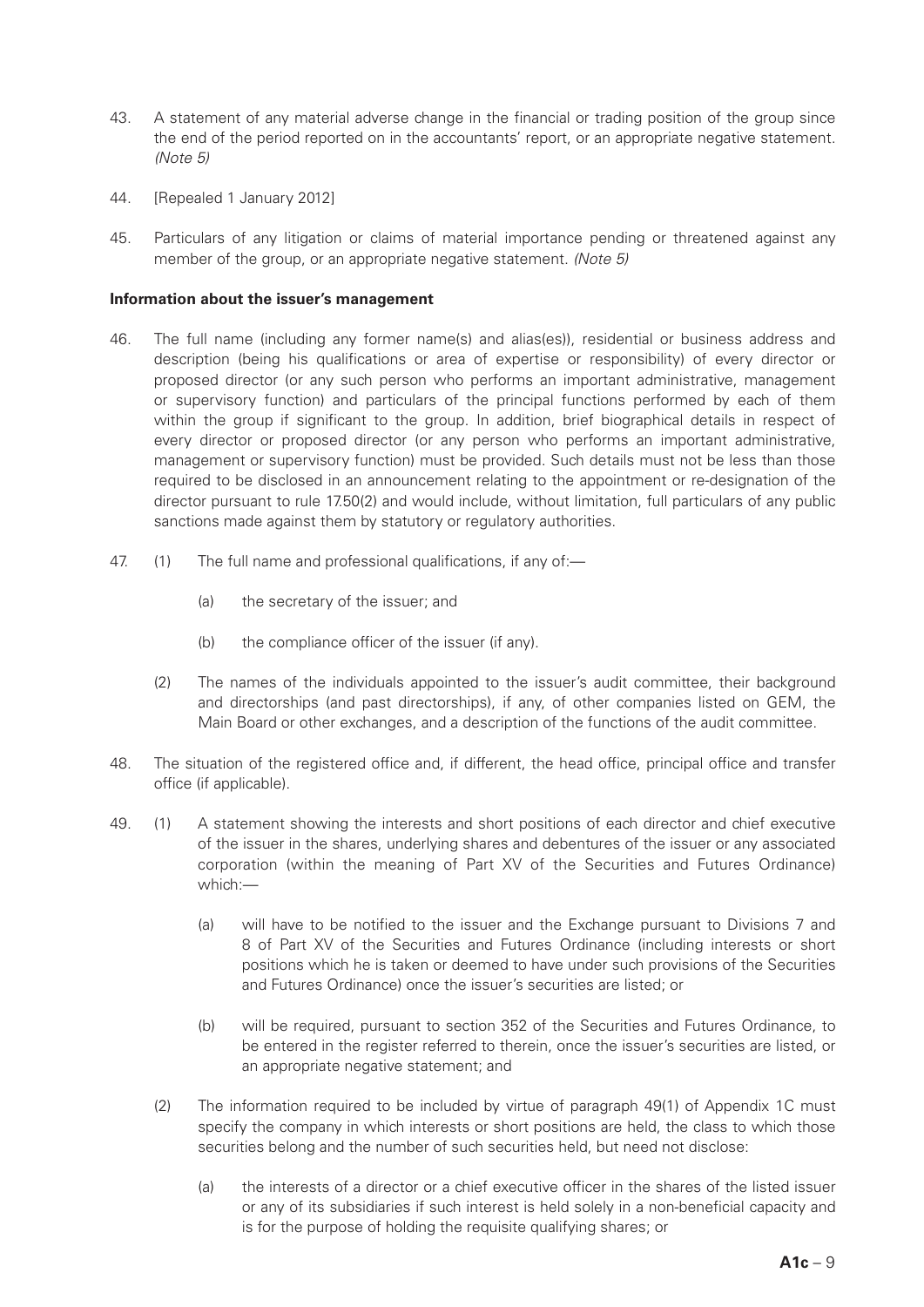- (b) the non-beneficial interests of directors or chief executive officers in the shares of any subsidiary of the listed issuer in so far as that interest comprises the holding of shares subject to the terms of a written, valid and legally enforceable declaration of trust in favour of the parent company of that subsidiary or the listed issuer and such interest is held solely for the purpose of ensuring that the relevant subsidiary has more than one member.
- *Note: Where interests in securities arising from the holding of such securities as qualifying shares are not disclosed pursuant to the exception provided in this paragraph, a general statement should nevertheless be made to indicate that the directors hold qualifying shares.*
- (3) A statement showing the name, so far as is known to any director or chief executive of the issuer, of each person, other than a director or chief executive of the issuer, who has an interest or short position in the shares or underlying shares of the issuer which would fall to be disclosed to the issuer under the provisions of Divisions 2 and 3 of Part XV of the Securities and Futures Ordinance, or, who is expected, directly or indirectly, to be interested in 10 per cent. or more of the issued voting shares of any other member of the group and the amount of each of such person's interest in such securities, together with particulars of any options in respect of such securities, or, if there are no such interests or short positions, an appropriate negative statement. *(Note 5)*

*(Note 6)*

- (4) Statements disclosing interests and short positions in shares, underlying shares and debentures have to separately refer to three categories of persons, namely, directors and chief executives, substantial shareholders and other persons who are required to disclose their interests. Such statements should describe the capacity in which such interests and short positions are held and the nature of such interests and short positions as disclosed in the prescribed forms required to be used, when giving notice pursuant to sections 324 and 347 of Part XV of the Securities and Futures Ordinance. Where interests or short positions are attributable on account of holdings through corporations that are not wholly-owned by the person making disclosure, the percentage interests held by such person in such corporations should be disclosed.
- 49A. For directors and chief executives, the statements should show details of the following matters as recorded in the register required to be kept under section 352 of the Securities and Futures Ordinance:
	- (1) aggregate long position in shares and (in respect of positions held pursuant to equity derivatives) underlying shares and in debentures of the issuer and its associated corporation(s) showing separately for each entity:
		- (a) interests in shares (other than pursuant to equity derivatives such as share options, warrants to subscribe or convertible bonds);
		- (b) interests in debentures; and
		- (c) interests under equity derivatives showing separately for listed and unlisted equity derivatives, interests in underlying shares of the entity pursuant to:
			- (i) physically settled equity derivatives;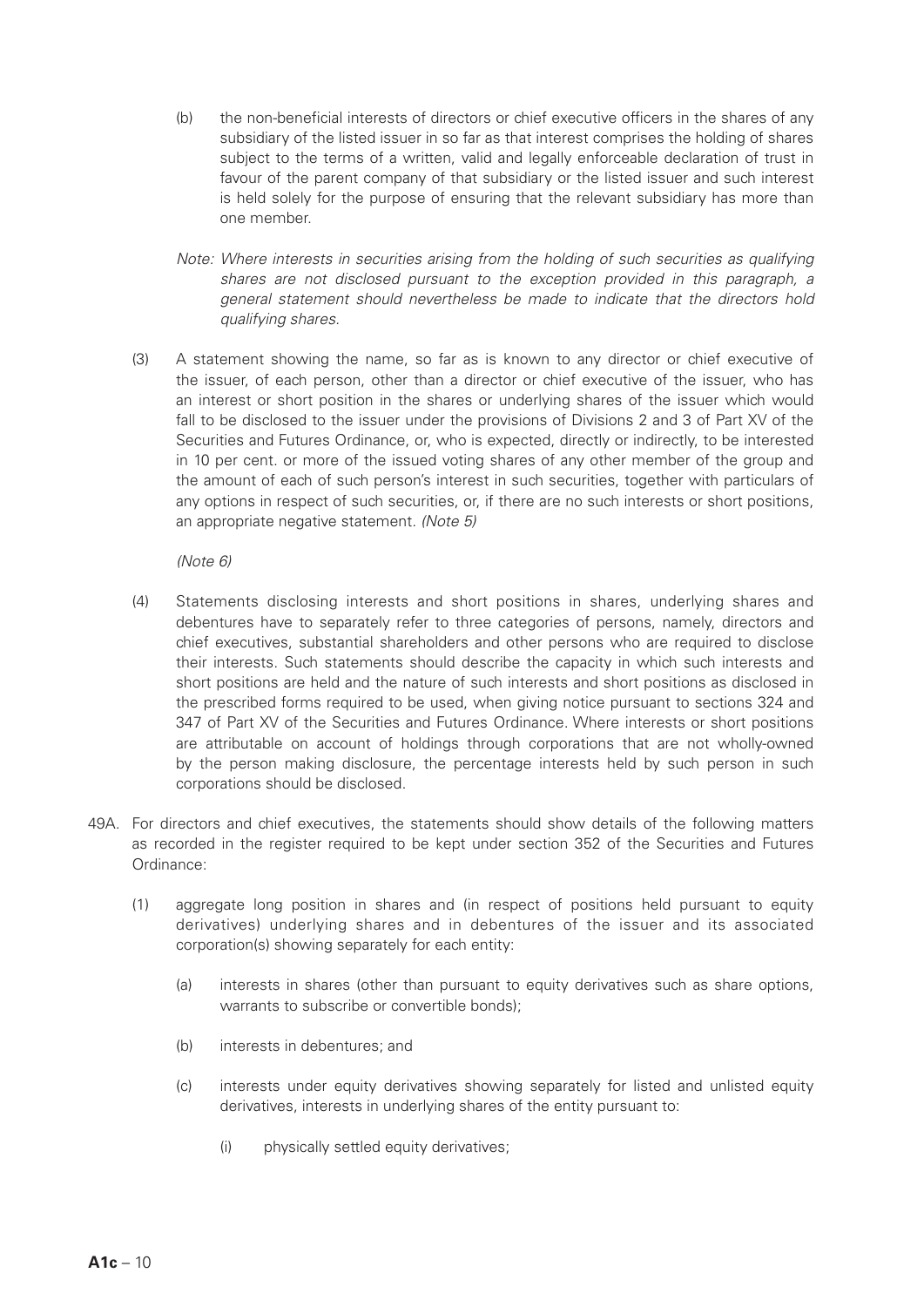- (ii) cash settled equity derivatives;
- (iii) other equity derivatives.

*Notes:*

- *(1) In the case of issuers and associated corporations, the statements should include the percentage which the aggregate long position in shares represents to the issued voting shares of the issuer or associated corporation.*
- *(2) A long position arises where a person is a party to an equity derivative, by virtue of which the person:*
	- *(i) has a right to take the underlying shares;*
	- *(ii) is under an obligation to take the underlying shares;*
	- *(iii) has a right to receive money if the price of the underlying shares increases; or*
	- *(iv) has a right to avoid or reduce a loss if the price of the underlying shares increases.*
- *(3) For (c)(i) above, in respect of options granted to directors or chief executives pursuant to share option schemes under Chapter 23 of the GEM Listing Rules, the statements should show such details as are required to be disclosed under Rule 23.07(1) of the GEM Listing Rules.*
- (2) aggregate short position in shares and (in respect of positions held pursuant to equity derivatives) underlying shares and in debentures of the issuer and its associated corporation(s) showing separately for each entity:
	- (a) short positions in respect of shares arising under a stock borrowing and lending agreement; and
	- (b) short positions under equity derivatives showing separately for listed and unlisted equity derivatives, interests in underlying shares of the entity pursuant to:
		- (i) physically settled equity derivatives;
		- (ii) cash settled equity derivatives; and
		- (iii) other equity derivatives.

#### *Notes:*

- *(1) In the case of issuers or associated corporations, the statements should include the percentage which the aggregate short position in shares represents to the issued voting shares of the issuer or associated corporation.*
- *(2) A short position arises:*
	- *(i) where the person is the borrower of shares under a securities borrowing and lending agreement, or has an obligation to deliver the underlying shares to another person who has lent shares;*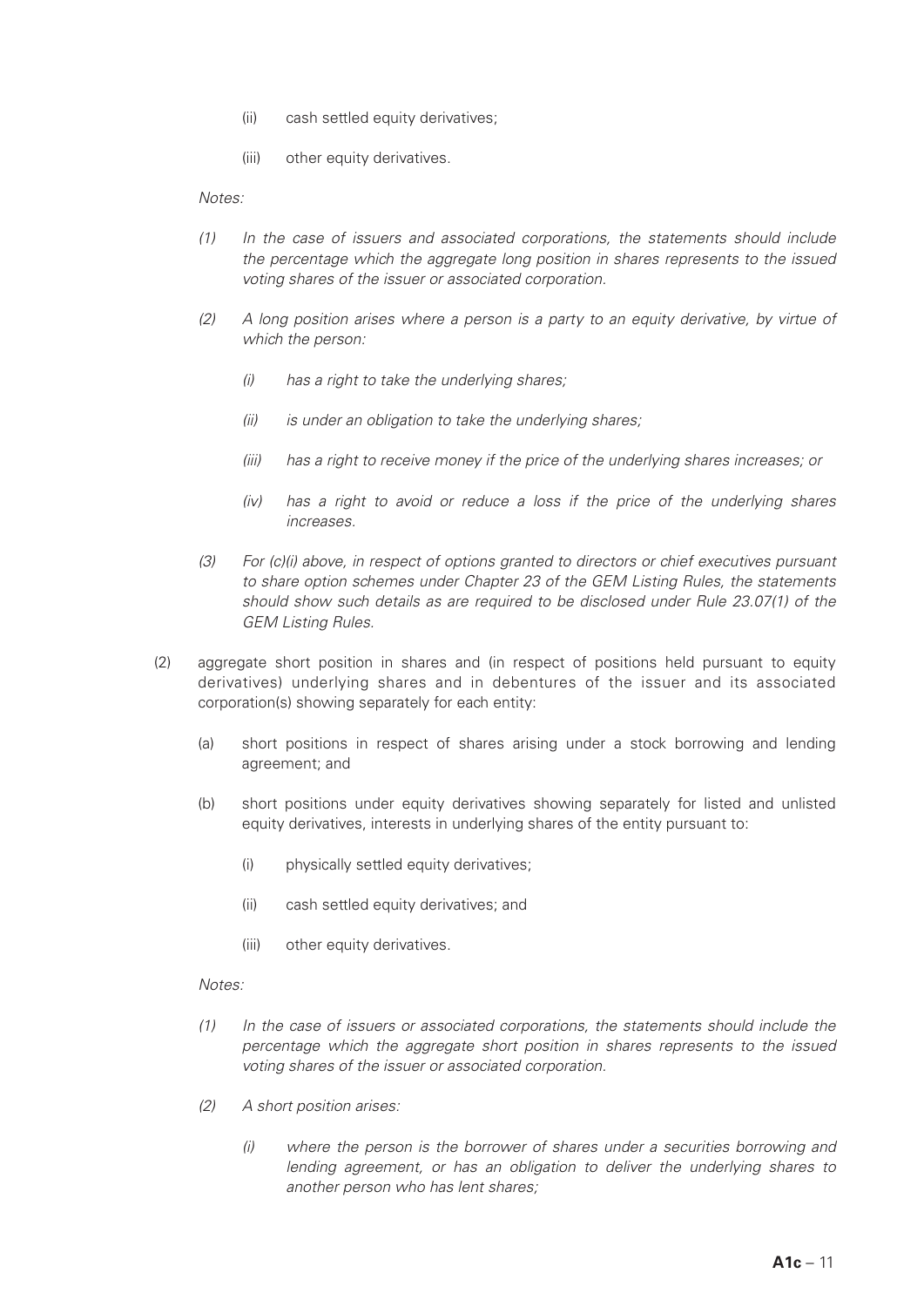- *(ii) where the person is the holder, writer or issuer of any equity derivatives, by virtue of which the person —*
	- *(a) has a right to require another person to take the underlying shares of the equity derivatives;*
	- *(b) is under an obligation to deliver the underlying shares of the equity derivatives to another person;*
	- *(c) has a right to receive from another person money if the price of the underlying shares declines; or*
	- *(d) has a right to avoid a loss if the price of the underlying shares declines.*

*(Note 7)*

- 49B. For substantial shareholders, the statements should show details of the following matters as recorded in the register required to be kept under section 336 of the Securities and Futures Ordinance:
	- (1) aggregate long position in the shares and (in respect of positions held pursuant to equity derivatives) underlying shares of the issuer showing separately:
		- (a) interests in shares (other than pursuant to equity derivatives such as share options, warrants to subscribe or convertible bonds); and
		- (b) interests under equity derivatives showing separately for listed and unlisted equity derivatives, interests in underlying shares of the entity pursuant to:
			- (i) physically settled equity derivatives; and
			- (ii) cash settled equity derivatives.

#### *Notes:*

- *(1) The statements should include the percentage which the aggregate long position in shares represents to the issued voting shares of the issuer.*
- *(2) A long position arises where a person is a party to an equity derivative, by virtue of which the person:*
	- *(i) has a right to take the underlying shares;*
	- *(ii) is under an obligation to take the underlying shares;*
	- *(iii) has a right to receive money if the price of the underlying shares increases; or*
	- *(iv) has a right to avoid or reduce a loss if the price of the underlying shares increases.*
- *(3) For (b)(i) above, in respect of options granted to substantial shareholders pursuant to share option schemes under Chapter 23 of the GEM Listing Rules, the statements should show such details as are required to be disclosed under Rule 23.07(1) of the GEM Listing Rules.*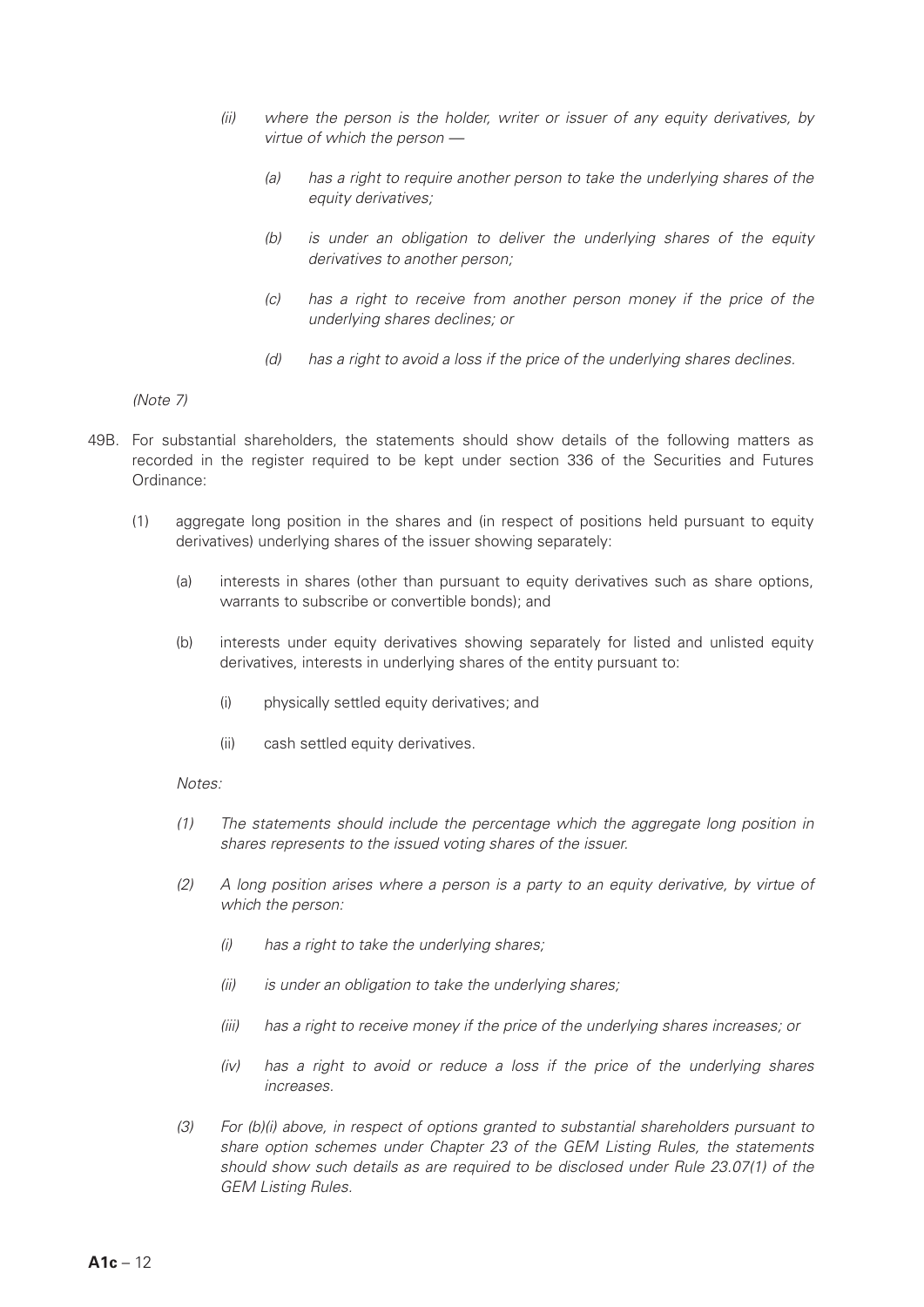- (2) aggregate short position in shares and (in respect of positions held pursuant to equity derivatives) underlying shares of the issuer showing separately:
	- (a) short positions in respect of shares arising under a stock borrowing and lending agreement; and
	- (b) short positions under equity derivatives showing separately for listed and unlisted equity derivatives, interests in underlying shares of the entity pursuant to:
		- (i) physically settled equity derivatives; and
		- (ii) cash settled equity derivatives.

#### *Notes:*

- *(1) The statements should include the percentage which the aggregate short position in shares represents to the issued voting shares of the issuer.*
- *(2) A short position arises:*
	- *(i) where the person is the borrower of shares under a securities borrowing and lending agreement, or has an obligation to deliver the underlying shares to another person who has lent shares;*
	- *(ii) where the person is the holder, writer or issuer of any equity derivatives, by virtue of which the person —*
		- *(a) has a right to require another person to take the underlying shares of the equity derivatives;*
		- *(b) is under an obligation to deliver the underlying shares of the equity derivatives to another person;*
		- *(c) has a right to receive from another person money if the price of the underlying shares declines; or*
		- *(d) has a right to avoid a loss if the price of the underlying shares declines.*

*(Note 7)*

49C. For other persons whose interests are recorded (or, in the case of a new listing, are required to be recorded) in the register required to be kept under section 336 of the Securities and Futures Ordinance, the statements should show details of the same matters as are required to be disclosed in the case of a substantial shareholder pursuant to paragraph 49B, except that note (3) to paragraph 49B(1) does not apply.

*(Note 7)*

50. Full particulars of any contract or arrangement subsisting at the date of the listing document in which a director of the issuer is materially interested and which is significant in relation to the business of the group, or an appropriate negative statement. *(Note 5)*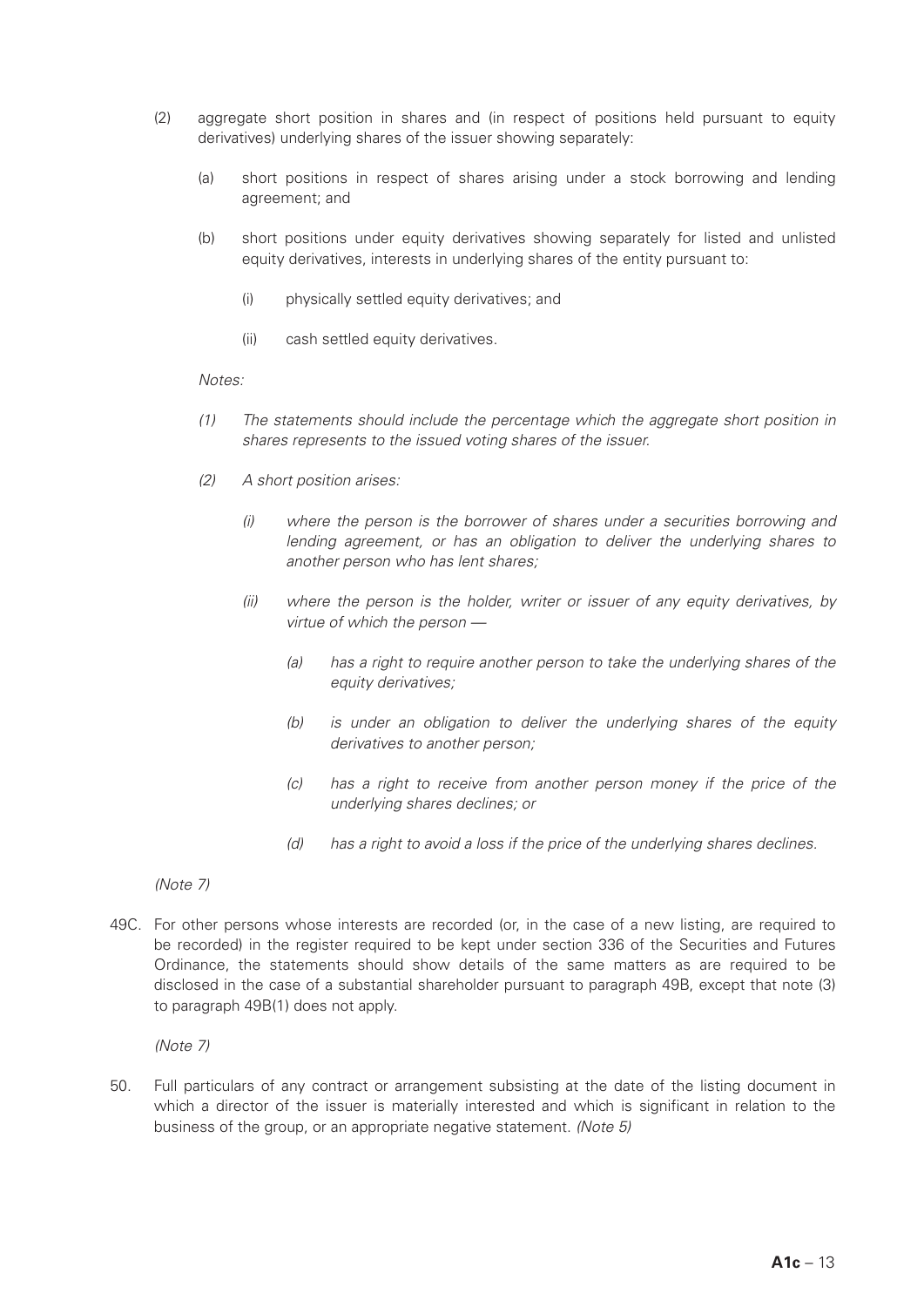### **Contracts pertaining to the issue and documents on display**

- 51. The dates of and parties to all documents pertaining to the issue entered into by any member of the group within the 2 years immediately preceding the issue of the listing document, together with a summary of the principal contents of such contracts. *(Note 5)*
- 52. Details of where annual and any interim reports are available and how often interim reports are published.
- 53. Details of a reasonable period of time (being not less than 14 days) during which the following documents where applicable are published on the Exchange's website and the issuer's own website:—
	- (1) the memorandum and articles of association or equivalent documents of the issuer;
	- (2) any trust deed, fiscal agency agreement or other document constituting the debt securities;
	- (3) all reports, letters or other documents, balance sheets, valuations and statements by any expert any part of which is extracted or referred to in the listing document;
	- (4) a written statement signed by the reporting accountants setting out the adjustments made by them in arriving at the figures shown in their report and giving the reasons therefor; and
	- (5) the audited accounts and interim statements of the issuer, or in the case of a group, the consolidated audited accounts of the issuer and its subsidiaries for each of the 2 financial years immediately preceding the issue of the listing document together with (in the case of a Hong Kong issuer) all notes, certificates or information required by the Companies Ordinance.

*(Notes 5 and 8)*

#### **Miscellaneous**

54. Information as to the interests (if any) of the Sponsor (if required) and its directors, employees and close associates (as referred to in rule 6A.32) and of all directors and controlling shareholders and, in relation only to the initial listing document, substantial shareholders of the issuer and their respective close associates (as referred to in 11.04).

#### **Information on property interests**

55. Where required by Chapter 8, information set out in that Chapter.

# **NOTES**

- *1 In cases where the directors of the issuer are responsible for part of the listing document, the directors of another company being responsible for the remainder, the statement should be appropriately adapted. In exceptional cases the Exchange may require other persons to give, or join in, the statement of responsibility in which case the listing document should also be modified appropriately.*
- *2 Where the listing document refers to an amount proposed to be raised in excess of the minimum amount estimated pursuant to paragraph 13, the listing document must explain the impact to the issuer and its business of raising such excess amount.*